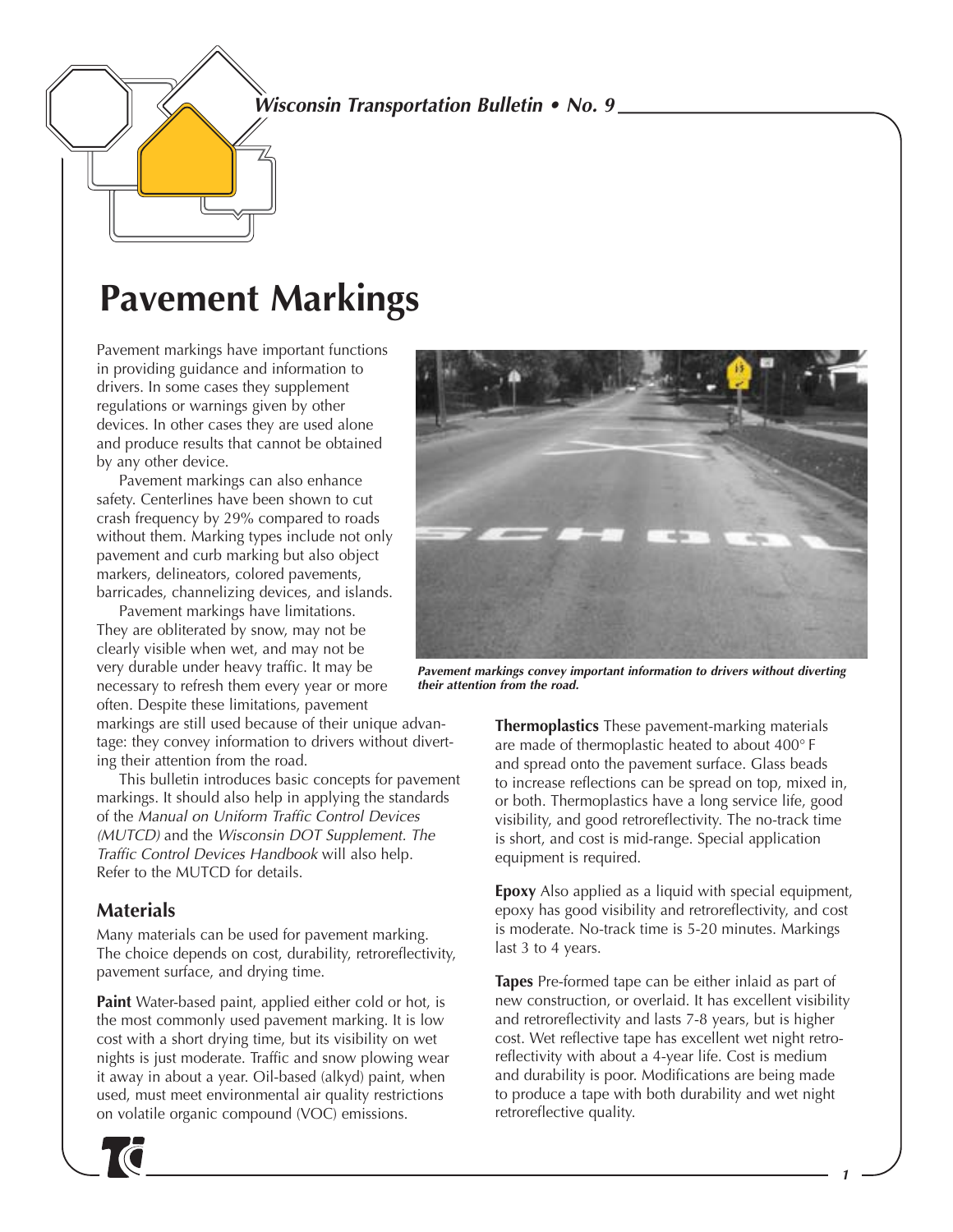Conventional paints are most cost effective for lowvolume roads. In higher traffic areas, where conventional paints must be renewed in less than one year, thermoplastics or other durable marking products may be more economical. Using them also reduces the frequency of travel delays and hazards of construction zones during application. Whichever material you use, it should remain the correct color and adequately reflectorized throughout its useful life.

Markings that must be visible at night shall be retroreflective. In general this applies to all pavement markings except parking lines and curb markings. For paint, glass beads are mixed in or dropped on the markings while still wet. Durable products are made with reflecting materials. In pedestrian areas, marking materials should not create slipping or tripping hazards. Raised pavement markers can be useful to supplement pavement marking, but cost is a factor, and they must be correctly installed. Wet reflective tape is another supplement option.

### **General principles**

Pavement markings should conform to the following general principles:

### **Color**

Pavement markings must be yellow or white. Red and blue are used in special cases:

- Yellow longitudinal lines separate traffic flowing in opposite directions, or mark the left edge of the pavement on one-way roadways.
- White longitudinal lines separate traffic flowing in the same direction, or mark the right edge of the pavement.
- Contrasting black marking placed next to a white marking may be used to make the white line stand out on light-colored pavements.
- Words and symbols, crosswalk and stop lines are white.
- Red and blue are used in special cases. Blue is for parking spaces for persons with disabilities; red for raised pavement markings for roadways that shall not be entered such as one-way streets or alleys.

#### **Width**

• Line width indicates the degree of emphasis. Normal centerlines and edgelines are 4"-6" wide. A wide line is at least twice the width of a normal line.

#### **Number**

• Double lines—two normal width lines separated by a discernible space—indicate maximum restriction: driving across them is prohibited.

#### **Solid vs. broken**

- Solid lines discourage crossing and should not be crossed. Broken lines may be crossed.
- A broken line is formed of segments and gaps, usually in the ratio of 1:3. For example, on rural roads a 10' segment would be followed by a 30' gap.
- Dotted lines provide guidance and are generally used as line extensions. They have noticeably shorter segments: for example, a 2' line and a 2' to 6' gap. A dotted line where a lane is dropped or added may consist of a 3' line and a 9' or 12' gap. The marking shall be the same color and width as the line it extends. A normal-width line may be used to extend a wide line through an intersection.

### **Centerlines**

A centerline separates traffic traveling in opposite directions and is usually at the geometrical center of the pavement. Centerlines give drivers important guidance and can significantly enhance safety. They have been shown to cut crash frequency by 29%. Use is as follows:

#### **Required (shall)**

- Paved urban arterials or collectors 20' or more in traveled-way width and 6000 vehicles per day or more.
- All paved two-way streets or highways with three or more traffic lanes.

#### **Recommended (should)**

- Paved urban arterials and collectors that are 20' or more in traveled way width with 4000 vehicles per day or more.
- Rural paved roads that have a traveled width of 18' or more and 3000 vehicles per day or more.

#### **Optional (may)**

• Paved 2-way traveled ways 16' or more in width. Use engineering judgment for traveled ways less than 16' wide due to the potential for vehicles to encroach on pavement edges or opposing traffic.

The centerline markings on two-lane, two-way highways shall be one of the following:

- A normal broken yellow line with passing permitted.
- A double line, one normal broken yellow line and one normal solid yellow line where passing is permitted in one direction.
- A double line of two normal solid yellow lines where passing is prohibited in both directions.

**When a centerline is used, no passing zone markings shall be used at horizontal and vertical curves.**

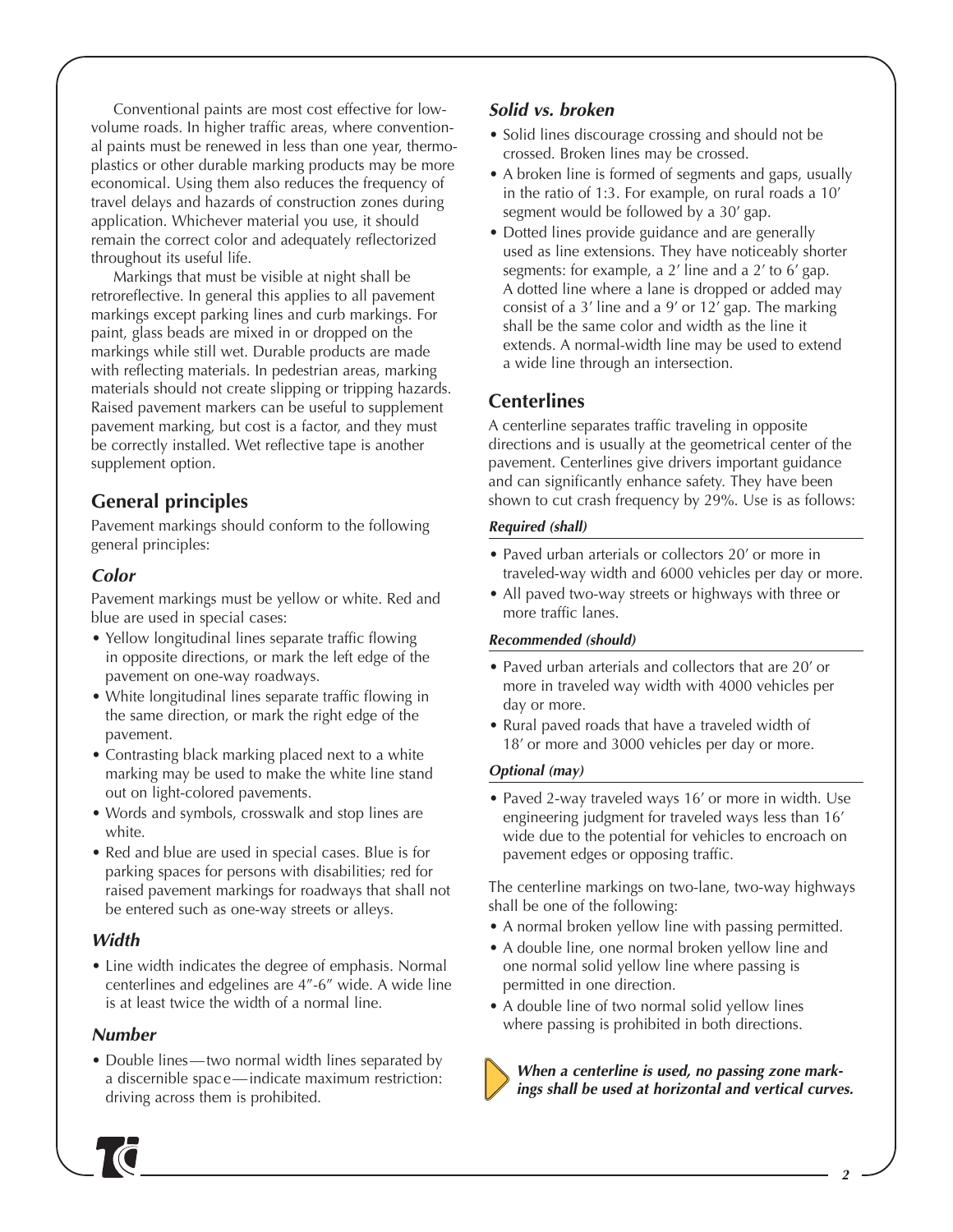#### **No-passing zones**

A no-passing zone at hills and curves shall be used where the sight distance is less than the minimum necessary for safe passing at the prevailing or posted speed based on a documented engineering study.

Table 1 shows traffic speeds and the corresponding minimum sight distance required for passing. These must be measured and marked by a trained person with an assistant.

No-passing zones are also warranted before particularly hazardous areas such as narrow bridges, railroad crossings, in advance of divided highways, and at certain intersections.

#### **Table 1: Traffic speeds and minimum sight distances**

| Speed $(MPH)1$ | Min. sight distance (ft) <sup>2</sup> |
|----------------|---------------------------------------|
| 25             | 450                                   |
| 30             | 500                                   |
| 35             | 550                                   |
| 40             | 600                                   |
| 45             | 700                                   |
| 50             | 800                                   |
| 55             | 900                                   |

**<sup>1</sup>** generally posted or statutory **<sup>2</sup>** from MUTCD 2003 edition

Mark no-passing zones with a 4"-6"-wide solid yellow line placed on the right of the centerline. To mark no-passing in either direction, use two solid yellow, 4"-6"-wide lines separated by a discernable space, usually 4"-6".

In a rural area a no-passing zone should be at least 500' long. If the minimum sight distance (Table 1) is less than 500', add the extra marking at the beginning.

When the distance between the end of one no-passing zone and the beginning of the next no-passing zone

#### Table 2: Minimum distance between No-Passing zones<sup>1</sup>

| <b>Speed limit</b> | Minimum distance |
|--------------------|------------------|
| 25-30 MPH          | .10 miles        |
| 35-40 MPH          | .13 miles        |
| $45-50$ MPH        | .16 miles        |
| 55 MPH             | .21 miles        |
|                    |                  |

**<sup>1</sup>** from WisDOT Traffic Guidelines Manual

is less than 400', the zones should be extended through the intervening distance per the MUTCD. Table 2 gives the minimum distances used by WisDOT on state highways between zones at various speeds. WisDOT distances are more conservative than the MUTCD.

A no-passing zone begins at the point where the sight distance first shrinks below the minimum (Table 1). The zone ends where the sight distance becomes longer than the minimum. It requires two people to determine no-passing zones.

Pavement markings for one-lane bridges (less than 18' wide) deserve special attention. Do not carry the centerline over the bridge. The illustration below shows one way to use pavement markings to call attention to a one-lane bridge. Warning signs are also required in accordance with the MUTCD. See TIC publication No. 7, **Signing for Local Roads.**

#### **Lanelines**

Broken lines, called lanelines, separate lanes of traffic in the same direction. They are usually a normal broken white line which permits lane changing.

Use a normal solid white line as the lane line in critical areas where you wish to discourage lane changing such as an approach to a busy intersection. Wide solid lane markings may be used for greater emphasis.

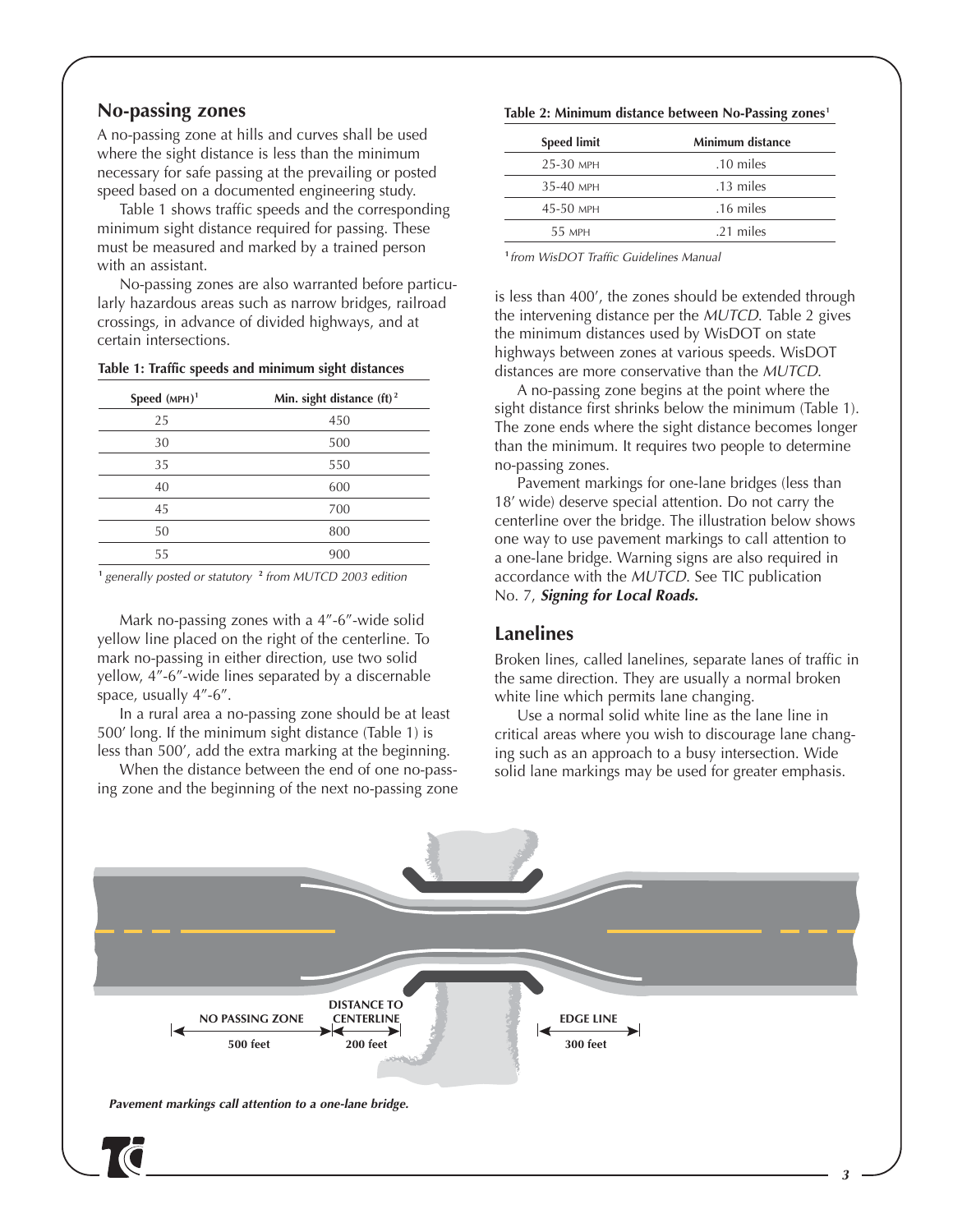### **Edgelines**

Pavement edgeline markings give drivers a guide to the edge of the pavement and also enhance safety. A study of rural highways in Kansas showed that edgelines will yield benefits exceeding their costs if an average of one non-intersection crash occurs annually every 15.5 miles of roadway. Edgelines are a particularly valuable visual reference during bad weather and poor visibility, especially along curves. They can also be used to mark the pavement edge to reduce driving on paved or unpaved shoulders. Break edgelines for intersections, major driveways or interchanges. Continue edgelines through minor driveways unless a full width turn lane has been provided. Wide solid edgeline markings may be used for greater emphasis.

#### **Required (shall)**

- Rural arterials 20' or more in width and 6000 vehicles per day or more.
- Freeways and expressways.

#### **Recommended (should)**

• Rural arterials and collectors 20' or more in width and 3000 vehicles per day or more.

#### **Optional (may)**

• Other paved streets based on engineering study.

**May be placed on streets and highways that do not have centerlines.**

### **Channelizing lines**

Channelizing lines can be used to form channelizing islands where traffic is going in the same direction on either side of the island. They shall be a wide or double wide solid white line. White diagonals or chevron marking can be placed between the channelizing lines for greater emphasis.



#### **Yield lines**

Yield lines are white and shall consist of a row of solid white isosceles triangles pointing toward approaching traffic. They are not required, but may be helpful at roundabouts, mid-block crosswalks, or other locations with yield signs.

### **Stop lines**

Stop lines are solid white lines and should be 12"-24" wide. Stop lines emphasize the stop condition and indicate where to stop. They are not required, but are helpful in many situations. For example, visibility may be better at a point closer to the intersection than the stop sign can be placed. The stop line can be used to show this to drivers. Stop lines should be a minimum of 4' in advance of a marked crosswalk. Do not use stop lines with yield signs. Place no closer than 4' from the nearest edge of the intersecting travel way and no more than 30'.

### **Crosswalks**

On roads where traffic is not controlled by signals or stop signs, crosswalk markings warn the motorist of a pedestrian crossing point. On controlled intersections, crosswalk markings primarily guide pedestrians in the proper paths. Do not use crosswalk markings indiscriminately. Only an engineering study should recommend installing crosswalks where there are no traffic signals or stop signs.

Crosswalk lines are two parallel solid white lines normally spaced 6' (minimum) apart. They shall be a minimum of 6" and maximum of 24" in width. Wider lines may be considered when, for example:

- Traffic speeds are above 35 MPH.
- There is no advance stop line.
- Drivers don't expect crosswalks.

Colored pavements alone are not considered a traffic control device. Crosswalk lines must outline them.

For added visibility, mark the area inside the crosswalk with white diagonal lines at a 45-degree angle. These lines should be about 12"-24" wide and spaced 12"-60" apart. Use these diagonal lines on crosswalks at unexpected areas, where many pedestrians are crossing without any other traffic control device, and where physical conditions make added visibility desirable. Pedestrian crossing signs are also useful. Zebra stripes (lines longitudinal to traffic flow) provide added visibility and target value especially at roundabouts. See the roundabout photo on page 6, for an example.

### **Railroad crossings**

Special pavement markings are required before railroad crossings with signals or automatic gates and at all crossings where the prevailing speed of highway traffic is 40 MPH or higher (see W-MUTCD, Part 8). Railroad crossing pavement markings may be omitted in special situations such as: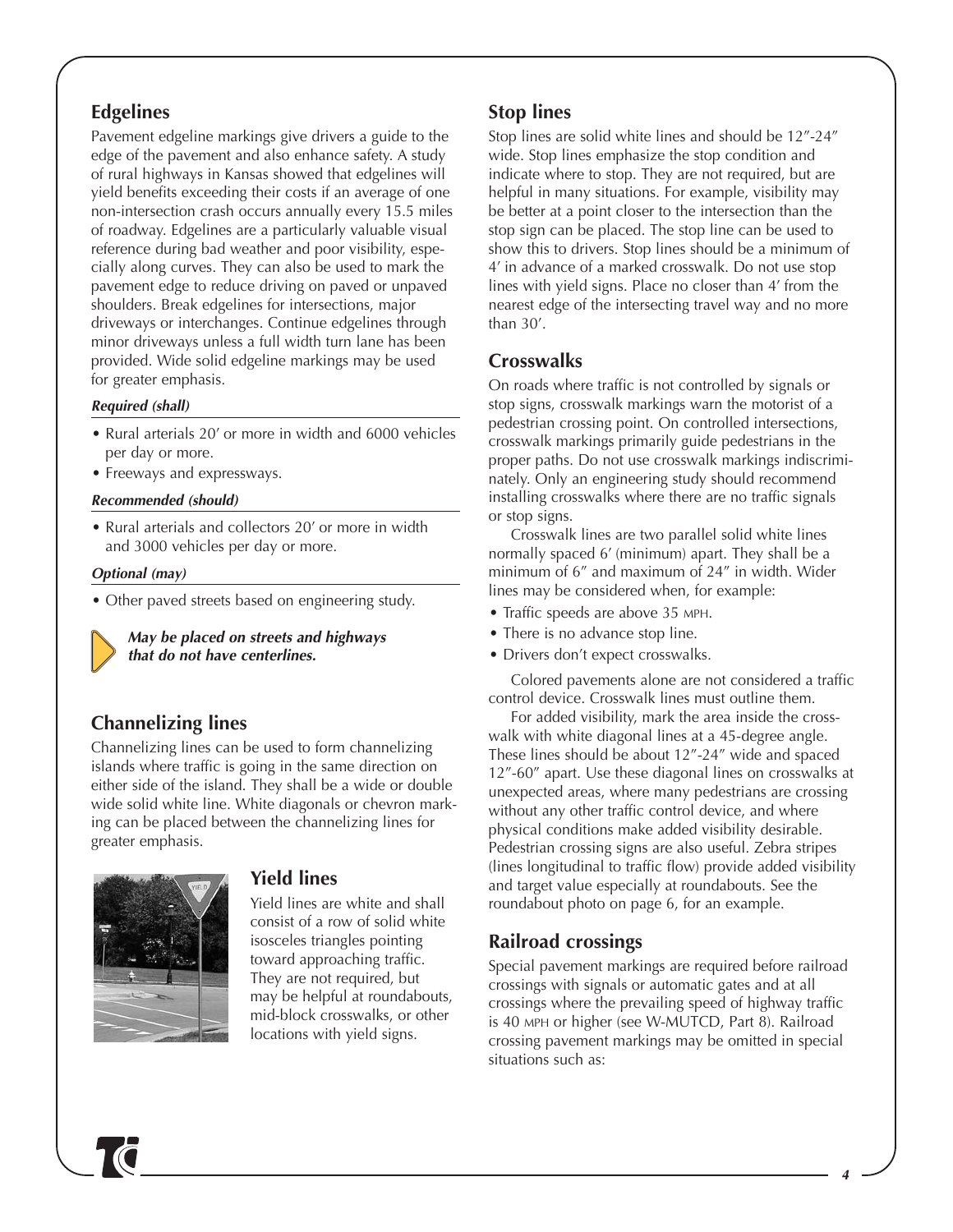

**Markings for a highway-rail grade crossing.**

- highway speed limit or prevailing speed is 35 MPH or less and there are no active RR warning devices, or
- track is a minor spur where trains operate at 15 MPH or less, or
- approach distance is less than 250' rural or 100' urban.

Pavement markings before a grade crossing are an "X" with an "RR" behind them. A wide line is placed above and below the "X". Identical markings must be placed on each approach lane. All markings should be white and reflectorized. Stop bars must extend from the centerline to the edge of the pavement at 90 degrees to the direction of travel. Place the W10-1 round RR warning sign at the first cross line. A stop bar at railroad tracks should be no closer than 25' from the nearest rail.

### **Words and symbols**

Word and symbol markings may guide, warn or regulate traffic. They should not have more than three lines of information and must not be used where a movement that would otherwise be legal is prohibited, unless they accompany standard signs. Letters or numerals should be 6' or more in height. Repeat signs or markings in advance of where they actually take effect to help drivers select the appropriate lane. The word "ONLY" may be used to supplement lane use arrow markings.

All letters and symbols should conform to the standard alphabet for highway signs and pavement markings contained in **Standard Alphabets for Highway Signs and Pavement Markings** (Wisconsin DOT Region offices should have a copy available for you to use.) Use large



**Arrow symbols channelize traffic at intersections where turns are mandatory.**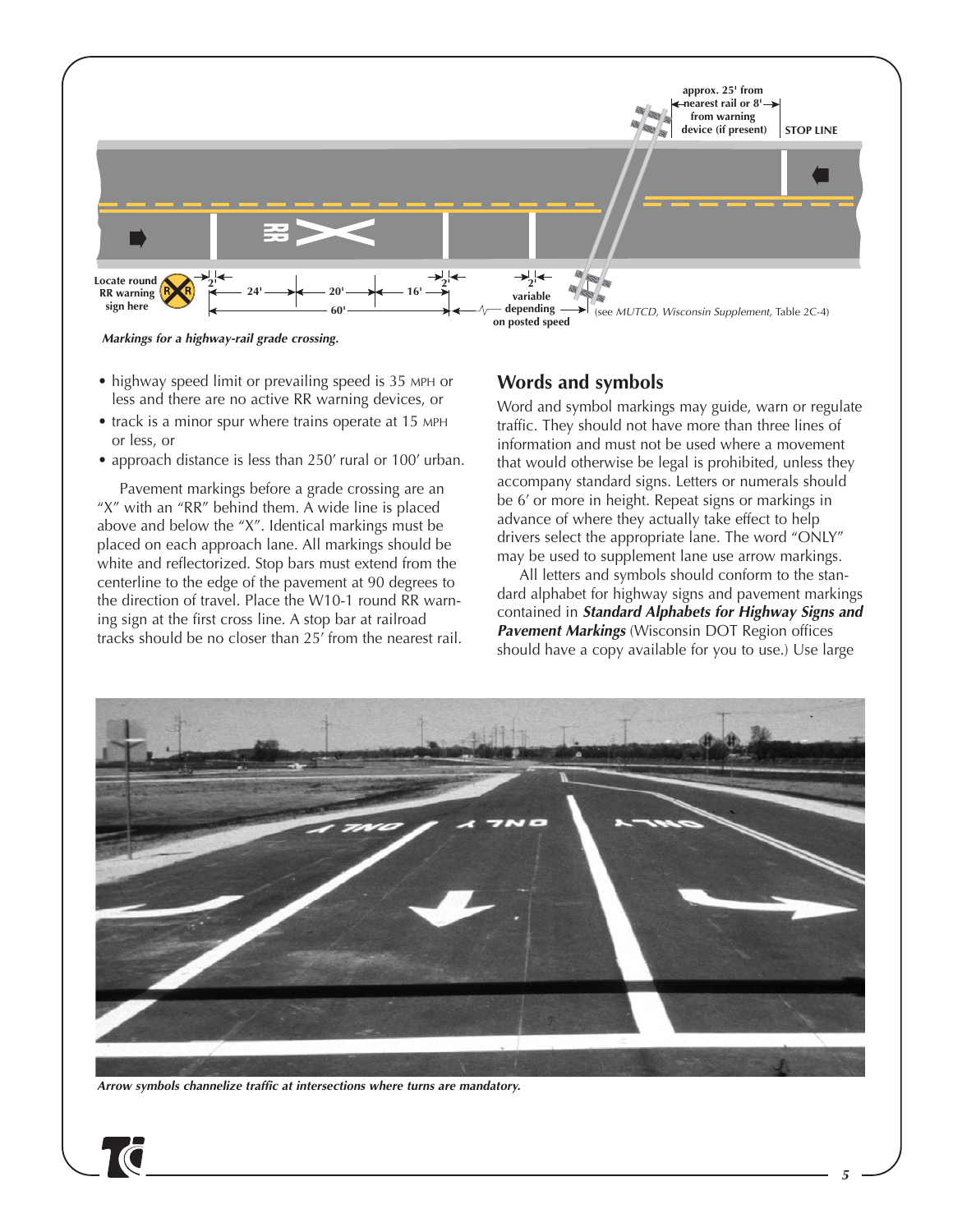letters, symbols and numerals. Messages of more than one word should read "up" (the first word is nearest the driver). For low speed roads make the space between lines at least four times the height of the character.

Since uncontrolled use of pavement markings can confuse drivers, minimize the number of different word and symbol markings. Symbol messages are generally preferable to word messages.



**Where through traffic lanes approaching an intersection are "captured" and a turn becomes mandatory, a pavement marking turn arrow shall be used accompanied by standard signs.**

### **Markings for roundabouts**

A roundabout has a yield entry and a central island; and the approach is flared or widened.

- Yellow edgelines may be placed around the inner (left) edge of a circular roadway.
- A white line should be used on the outer (right) side of the circular roadway.
- Dotted lines should be used across the lane(s) entering the roundabout.
- Do not extend edgelines across exits from the circular roadway.
- Strongly consider crosswalk marking for pedestrians. Zebra markings can be especially useful.
- Yield line (isosceles triangles) may be used on approach roadways.
- Bicycle lane markings shall not be used on the circular roadway of the roundabout intersection.



### **Delineators**

Delineators are retroreflective devices mounted above the roadway surface and along the side of the roadway showing the alignment of the road. They are particularly beneficial where roadway alignment might be confusing or unexpected, such as lane reduction transitions and curves, or to provide effective guidance at night and during adverse weather. Retroreflective elements shall be at least 3" across and mounted 4' above the road.

The color of a delineator shall match the edgeline it is next to. On a one-way road, for example, delineators on the left side must be yellow and white on the right. According to a Wisconsin statute delineators used to mark driveways must be blue.



**Delineators on the left side of a one-way road are yellow.**



**Culvert delineators are white with black at the top.**

Use white delineators with black at the top to mark culverts. Delineators on horizontal curves should be spaced so that several are always simultaneously visible to the road user.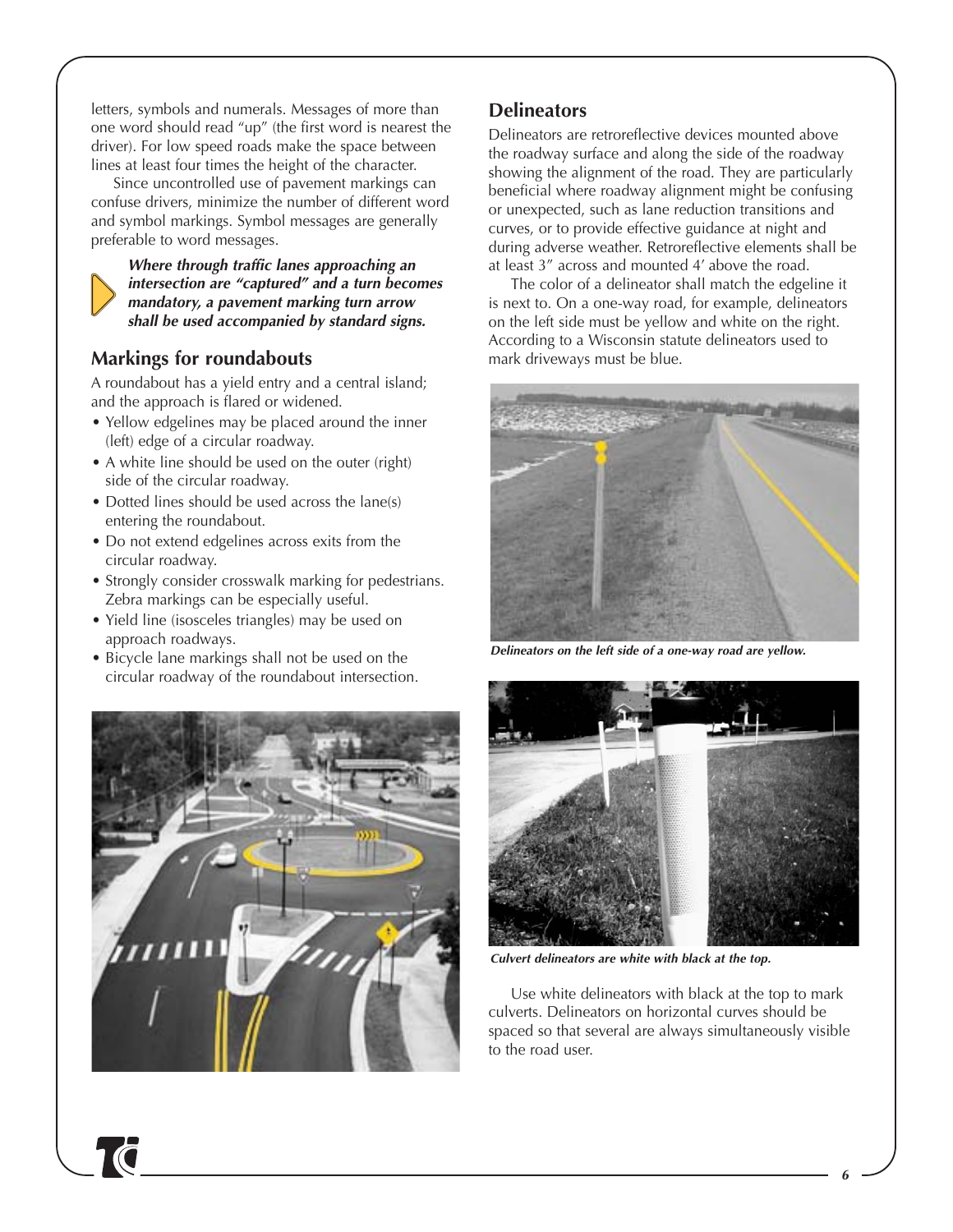### **Curb markings and islands**

Curb marking is optional and does not have to be reflectorized. Where curbs are marked, colors shall conform to the general principles of markings.

- White separates traffic flow in the same direction, i.e right turn pork chop islands can be painted white or left unpainted. Consider type 2 or 3 object markers, delineators, or a W12-1 double down arrow sign to mark the end of longer islands.
- Yellow separates traffic flow in the opposite direction. However, it also may be used on curbs to designate no parking zones as part of a local policy on marking colors.



**Right turn islands can be painted white.**

### **Object markers**

Object markers are used to mark the end of roadways (red color), islands (generally yellow), bridges (clearance stripers, yellow/black), or other objects. Line the object marker up with the inner edge of the obstruction. Mounting height should be 2' minimum to the bottom of the object marker (W12-1 double down arrow sign) at islands. Clearance stripers shall be 4' minimum mounting height.

### **Planning and maintenance**

Pavement markings deteriorate. Paint, the most common material, needs to be reapplied at least every year. Since it is a costly addition to the maintenance budget, it should be started with the understanding that it must be continued. If striping is discontinued, don't just quit painting and let the markings fade away. The decision should be made as a policy decision with reasons documented. If there is a lawsuit you will need to document the decision.

Plan ahead for annual marking work. You may prefer to schedule it for fall, waiting until after all roads have been resurfaced or seal coated. However this places a demand on the striping crew, trying to finish all the work before weather ends the season. Breaking the program into two operations, one in the spring and a final round in the fall, may result in better prices from striping contractors; they are looking for work in the spring.

Markings should be applied quickly on newly paved or sealed roads, as soon as possible. This requires coordination and planning. Long delays with no lines are a problem and should be avoided. On new asphalt roads, striping may require two coats.

Remove pavement markings that are no longer required. For example, if a stop bar is no longer needed, paint it over or remove it.

Markings have a very important function in guiding and informing the road user. Section 3A.02 of the MUTCD says you shall remove markings that are no longer applicable because they may cause confusion to the road user.

## **Summary**

The Manual on Uniform Traffic Control Devices, 2003 ed., with the 2005 Wisconsin Supplement, are the Wisconsin standard. Using these, or the latest approved revisions, will ensure statewide consistency in signing and marking.

- Pavement markings effectively convey information without diverting attention from the road, but are of limited value if covered by snow, water or traffic.
- A centerline is normally used on higher volume roads or on hazardous stretches. Segments and gaps in the ratio of 1:3 form a broken line.
- Pavement markings must be reflectorized.
- No-passing zones must be marked if a centerline is used. A qualified person must survey them. Remember: you need two people to do this right.
- Yellow pavement marking lines separate traffic flowing in opposite directions or mark the left edge of the pavement on one-way roadways.
- White lines separate traffic flowing in the same direction or mark the right edge of the pavement.
- Line width indicates the degree of emphasis. Normal centerlines and edgelines are 4"-6" wide.
- Curb marking colors shall conform to the general principles of markings, and as determined by locally adopted policy.